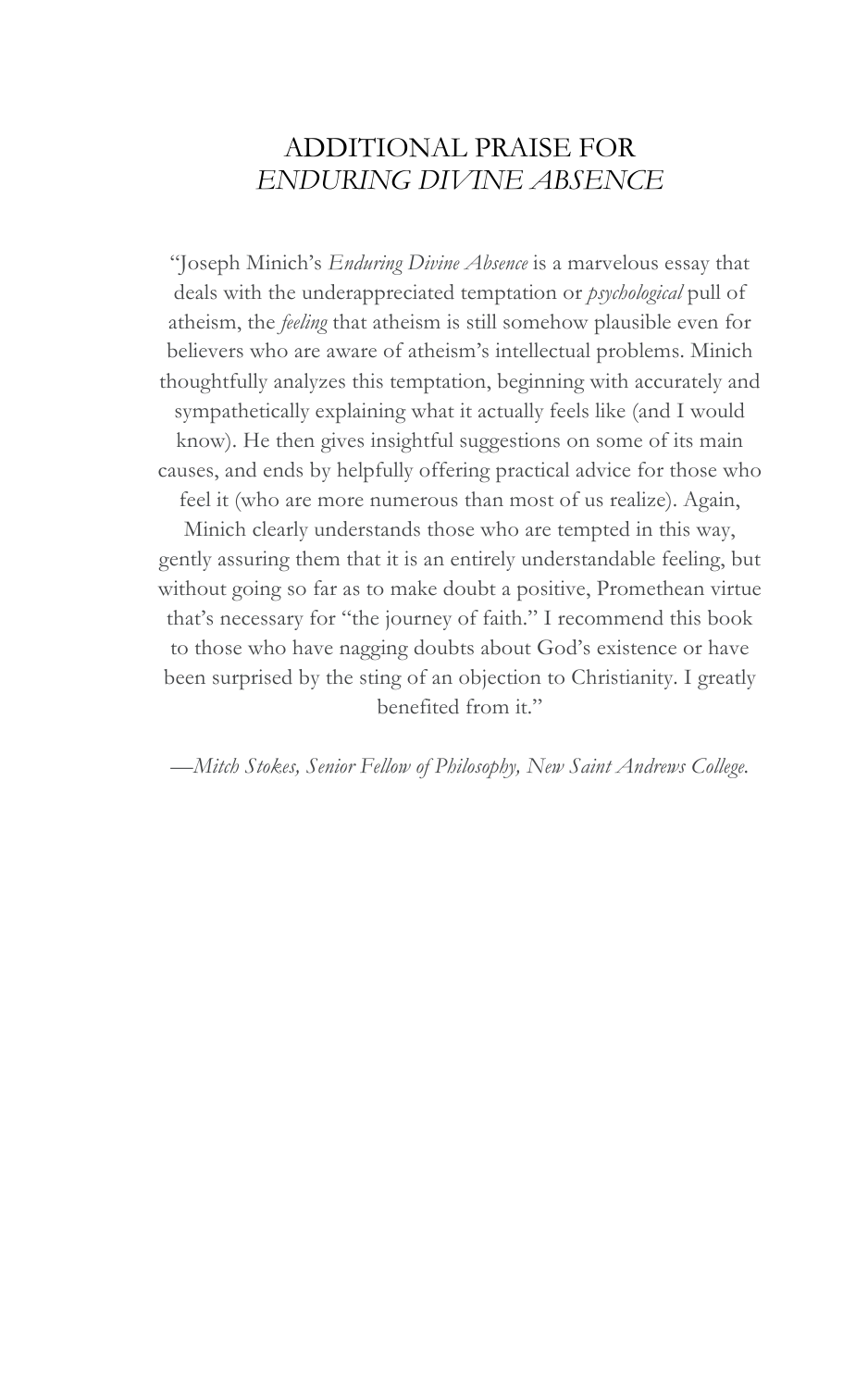DAVENANT ENGAGEMENTS seek to creatively and critically apply the received wisdom of our historic Protestant tradition to modern intellectual and cultural challenges that we face in the twentyfirst century.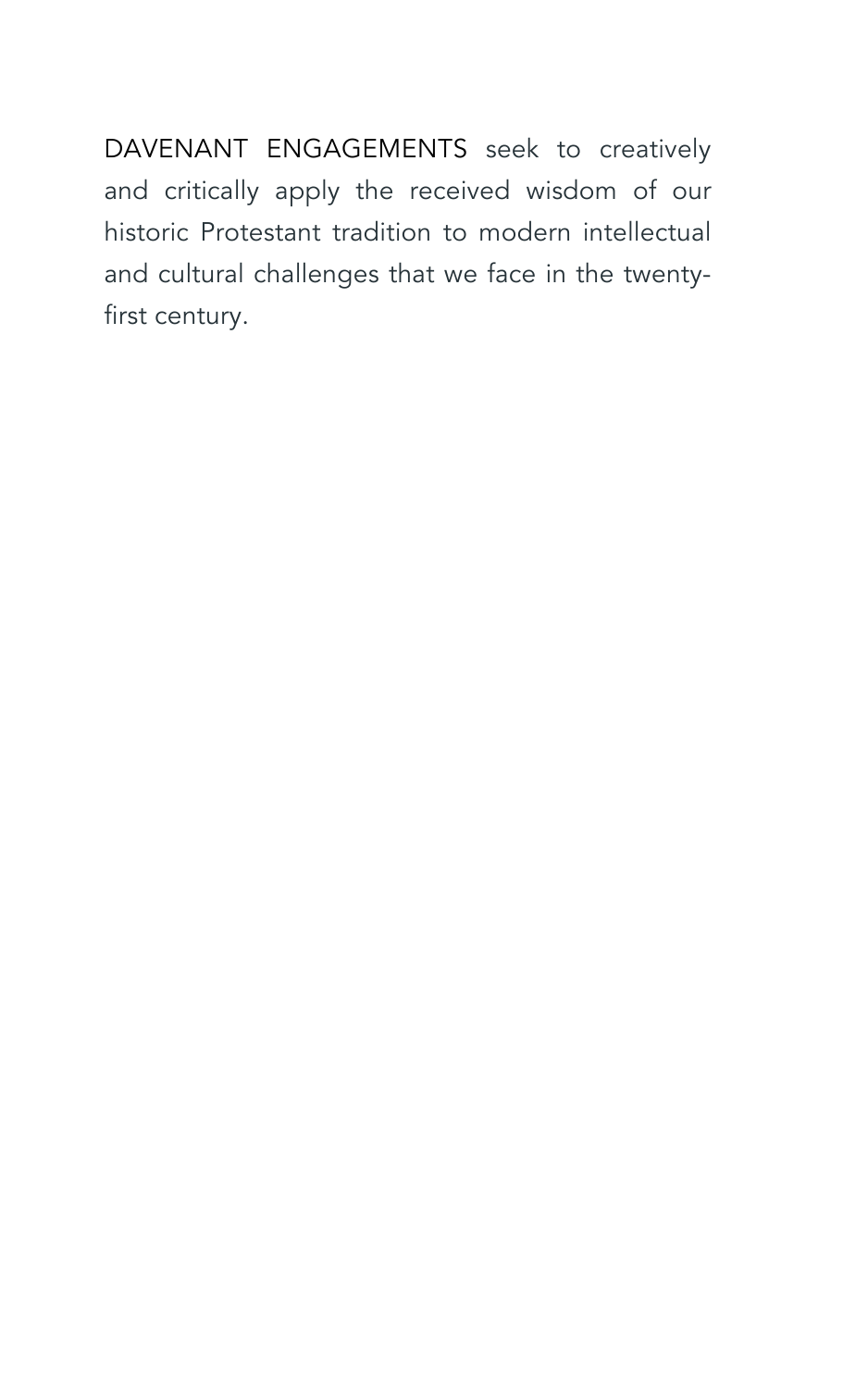# ENDURING DIVINE ABSENCE

# *The Challenge of Modern Atheism*

BY JOSEPH MINICH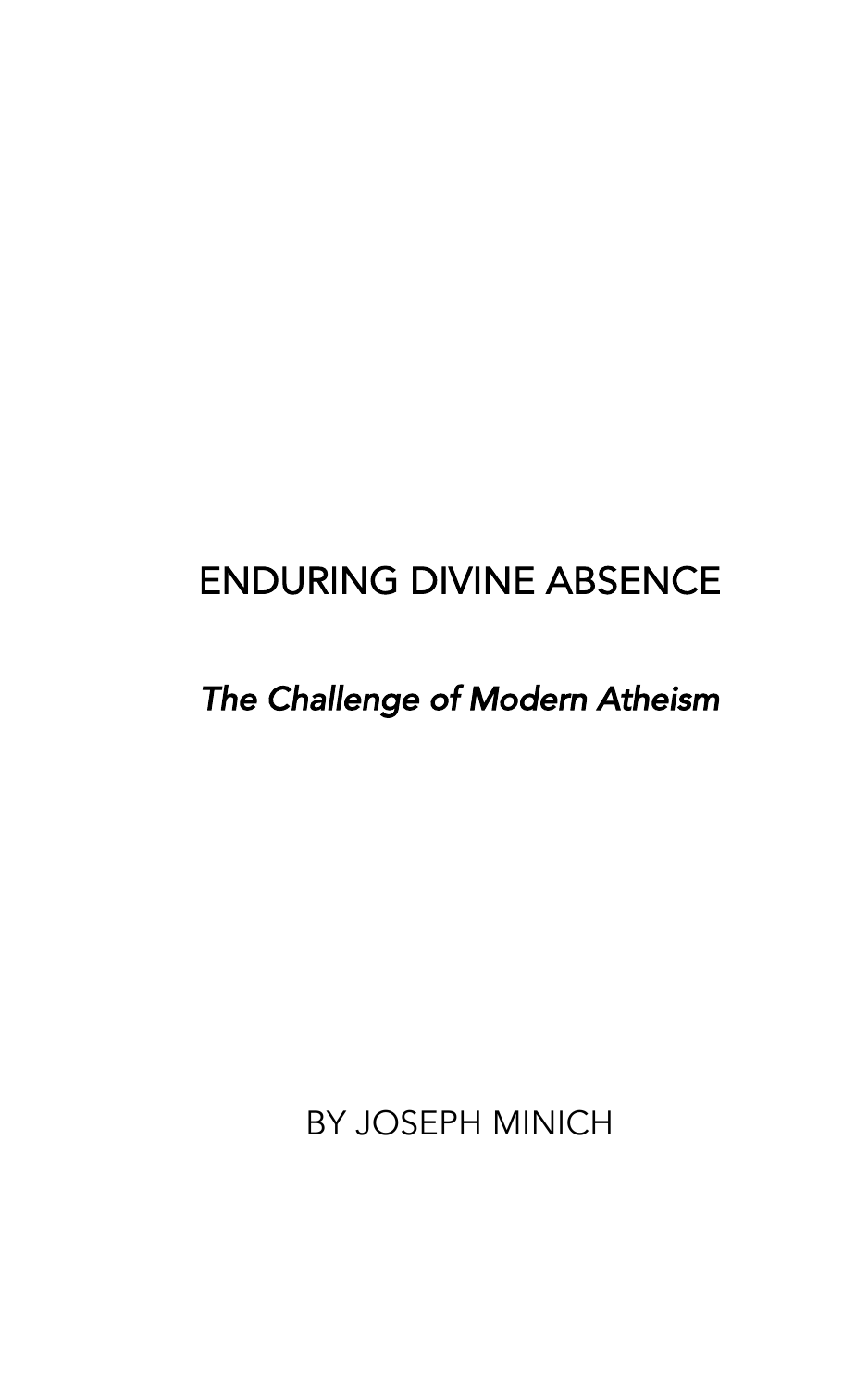Copyright © 2018 The Davenant Institute All rights reserved.

> ISBN: 0999552783 ISBN-13: 9780999552780

Cover design by Rachel Rosales, *Orange Peal Design.*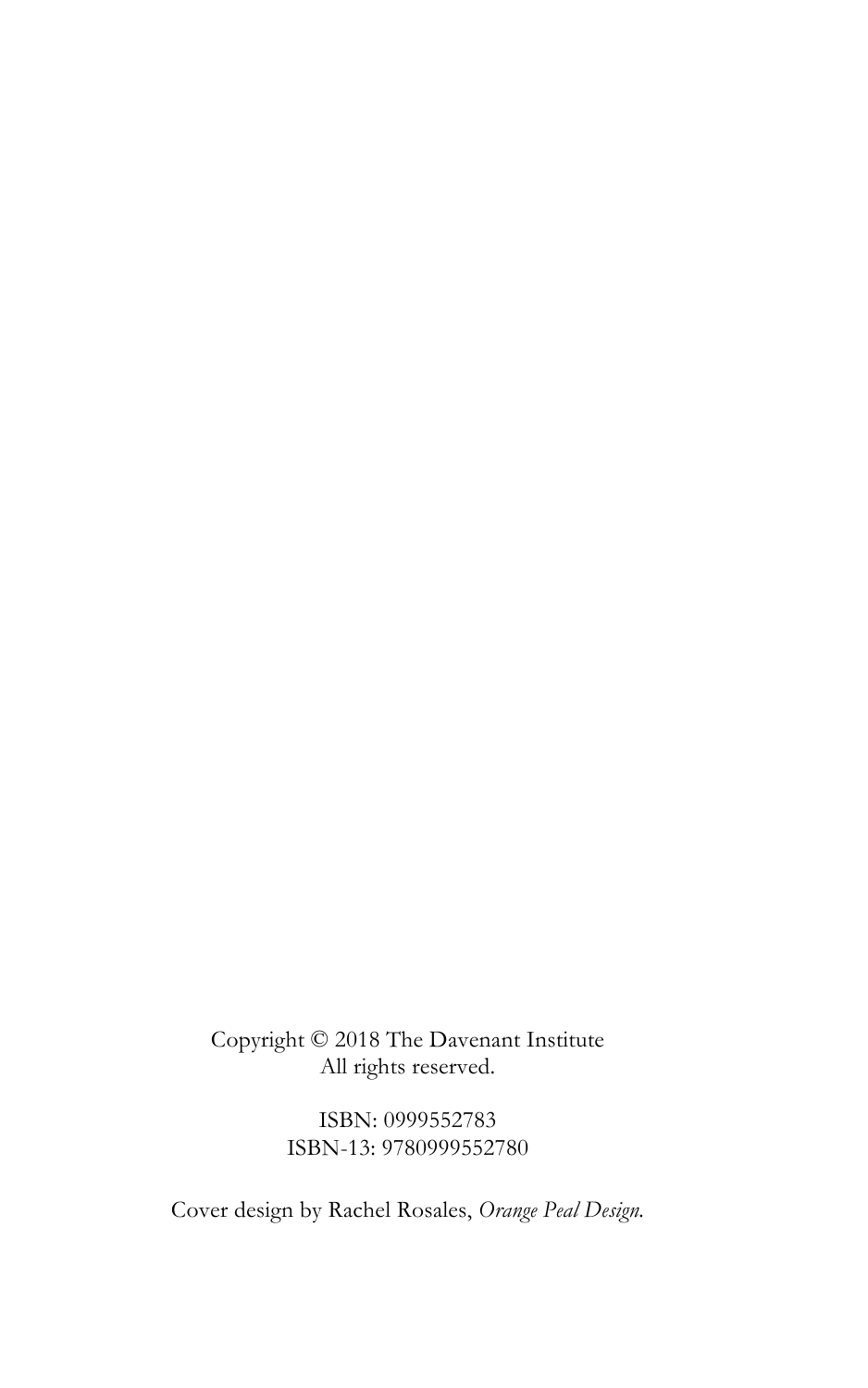*For Samuel and Sam*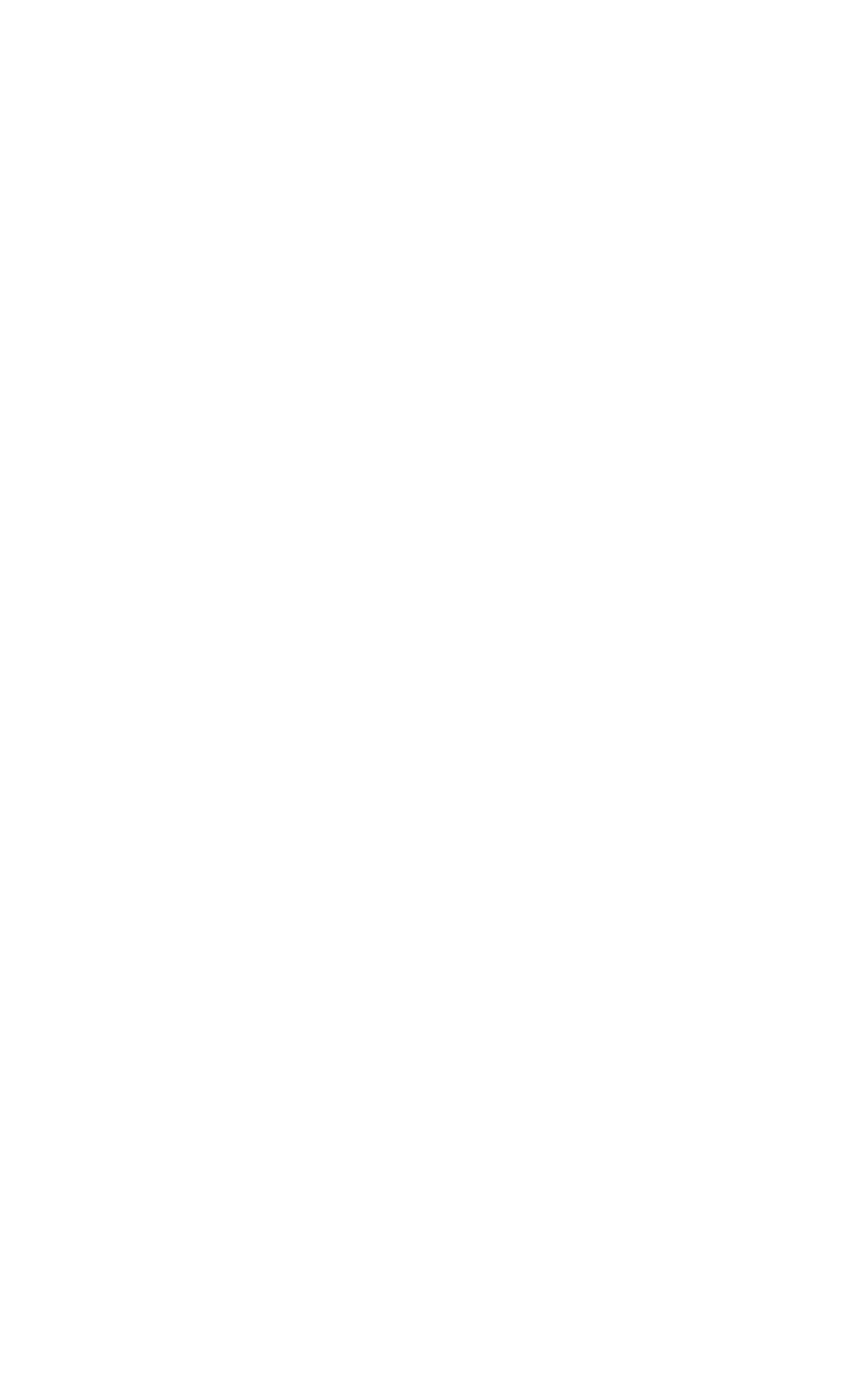# **CONTENTS**

|               | PRFFACF                                     |    |
|---------------|---------------------------------------------|----|
| $\mathbf{1}$  | <b>INTRODUCTORY REFLECTIONS</b>             | 1  |
| $\mathcal{P}$ | MODERNITY AND DIVINE ABSENCE                | 8  |
| 3             | THE SILENCING OF GOD                        | 26 |
| 4             | SEEKING, FINDING, AND BEING<br><b>FOUND</b> | 63 |
| 5.            | CONCLUDING REFLECTIONS                      | 83 |
|               | <b>BIBLIOGRAPHY</b>                         | 95 |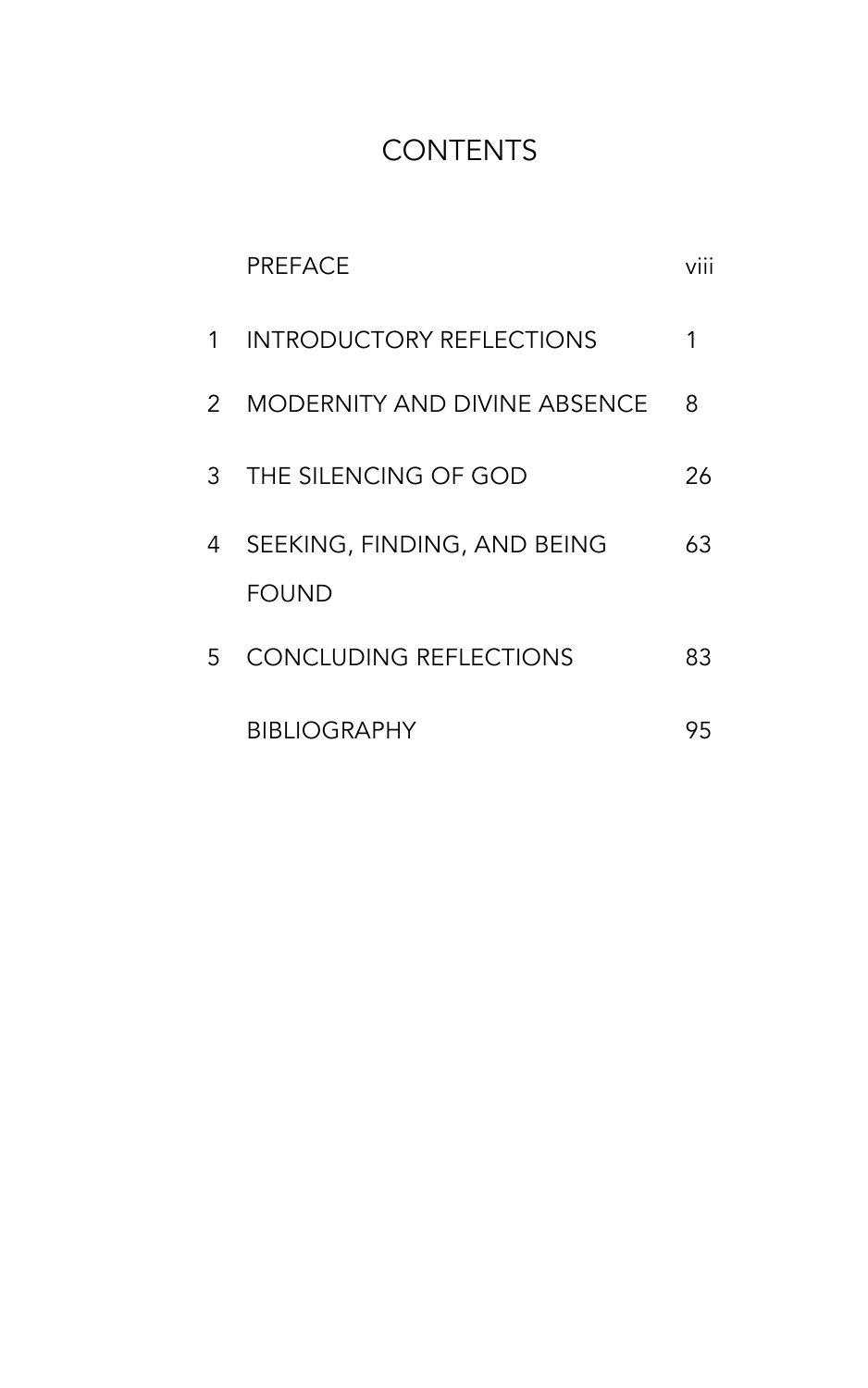### PREFACE

THIS LITTLE book has three origins. First, the content herein was initially delivered as a series of lectures in November of 2016 at Rochester Reformed Presbyterian Church in New York via the invitation of my dear friend, Rev. Patrick Stefan. My wife and I spent a wonderful weekend with his family (and his church's guests) as we pored over this material—followed by fine wine and intimate fellowship. This origin accounts for the conversational tone which survives the modification of the manuscript to be more fitted to the written rather than to the spoken word. In any case, I am profoundly grateful to Patrick for pulling this material out of me, as well as for his continued friendship and support.

Second, and more personally, this material was birthed in my (continued!) attempt to reflect upon, exegete, and cope with my own lifelong struggle with Christian belief—whether birthed in critical reflection or crisis. What is offered here is not in the spirit of recommending or justifying some parody of my individual psychology. Rather, I offer this in the hope that my own intellectual and spiritual path toward a deeper settledness of soul might aid some fellow pilgrim on the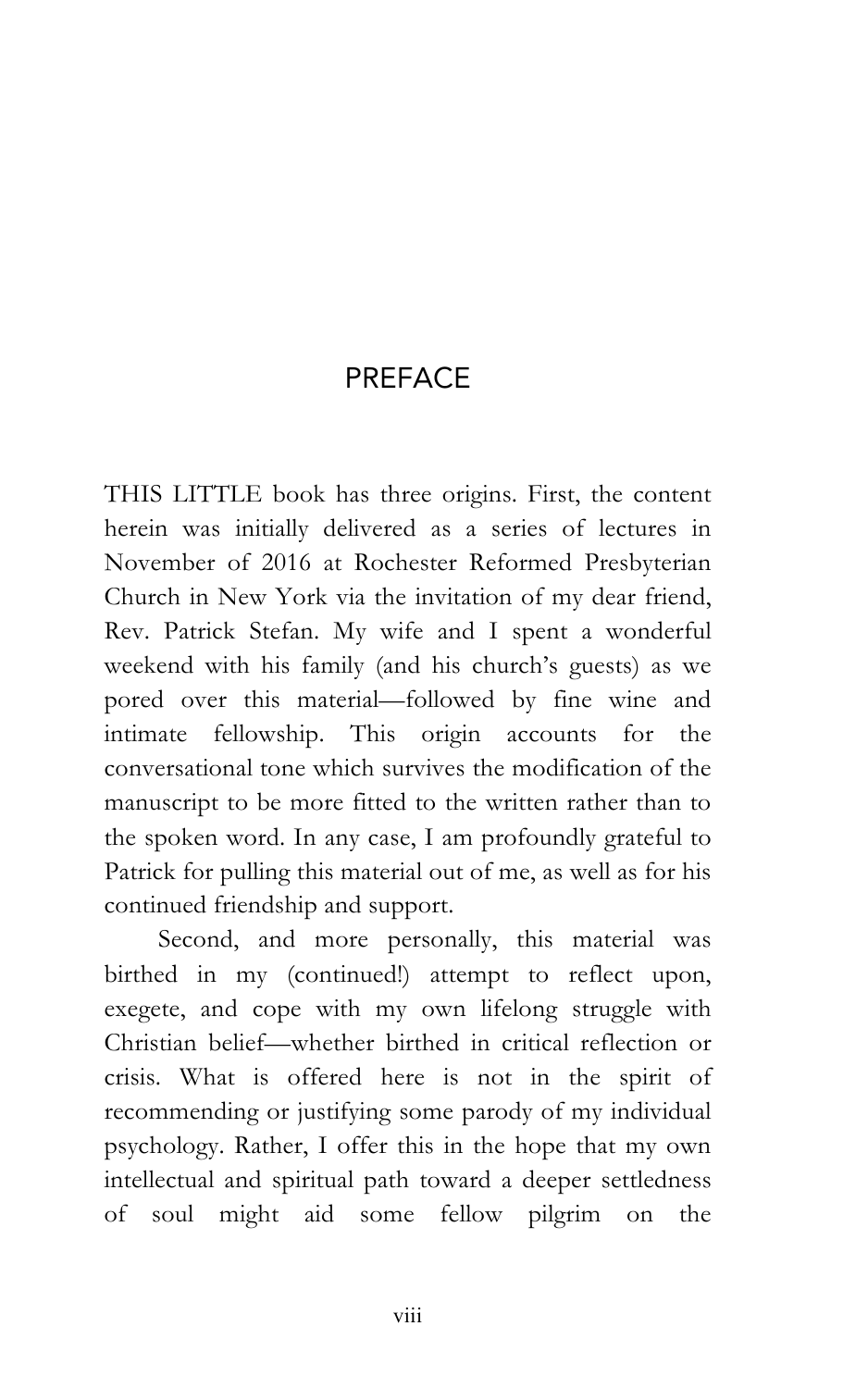journey to Zion. I hope to expand upon many of these points in my forthcoming (Lord willing) doctoral dissertation in the Humanities at The University of Texas at Dallas.

Third (and finally), the most proximate origin of this volume is the kind solicitation of another dear friend, Dr. Brad Littlejohn, who had done me a great honor by making the publication of this volume possible—and a greater honor still in being excited about it. I am so thankful for Brad's work, as well as the work of The Davenant Institute more generally—both the urgent and useful material that it produces on behalf of Christ's kingdom, but (more personally) for giving utterance to a person whose musings might otherwise have never seen the light of day.

As these words are published, I am particularly thankful to the Reformed Irenics group for constant intellectual and spiritual stimulation. Without them, this book would either be non-existent or much inferior. I am also grateful for the years-long friendship of two atheist friends, David Kotler and Merriman Zajac, who have challenged me and shaped my approach to this topic. Finally, without the formatting and editorial help of Dan Kemp, Onsi Kamel, Jonathan Roberts, and Josiah Roberts, this essay would be significantly less readable. I am grateful for their labors.

I dedicate this work to two persons. The first, Dr. Samuel Tullock, mentored and encouraged a young freshman to navigate through his doubts without fear but rather with simple faith in reality and in the God who grounds it. The second is my son Sam—who has expressed primal philosophical and spiritual doubts since

ix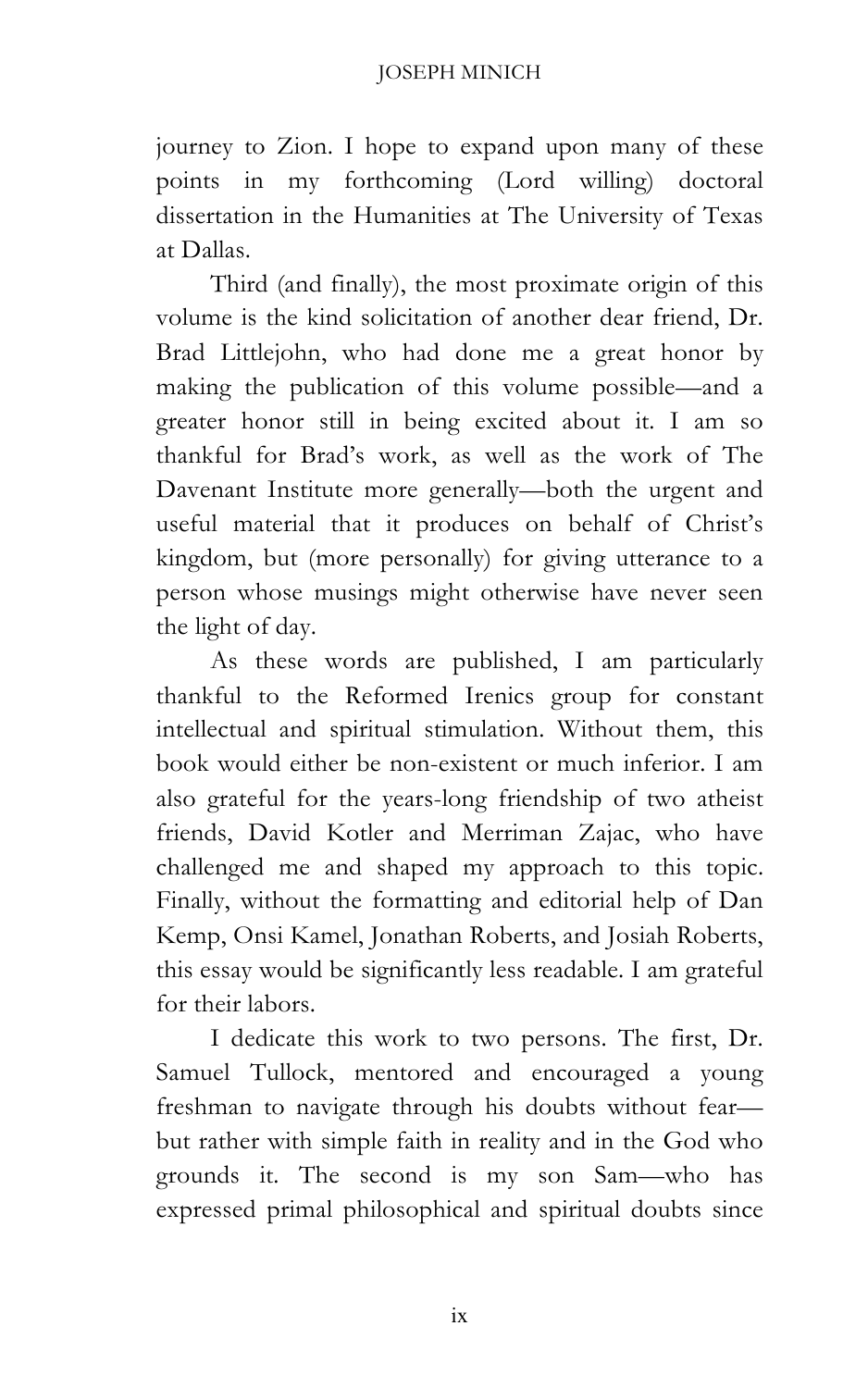#### PREFACE

he was six. He is now eleven. I hope this volume will bless both of them. If these musings, by God's grace, aid any soul in finding a greater orientation in the gravity of our great God, I will have more than all the reward I could wish for.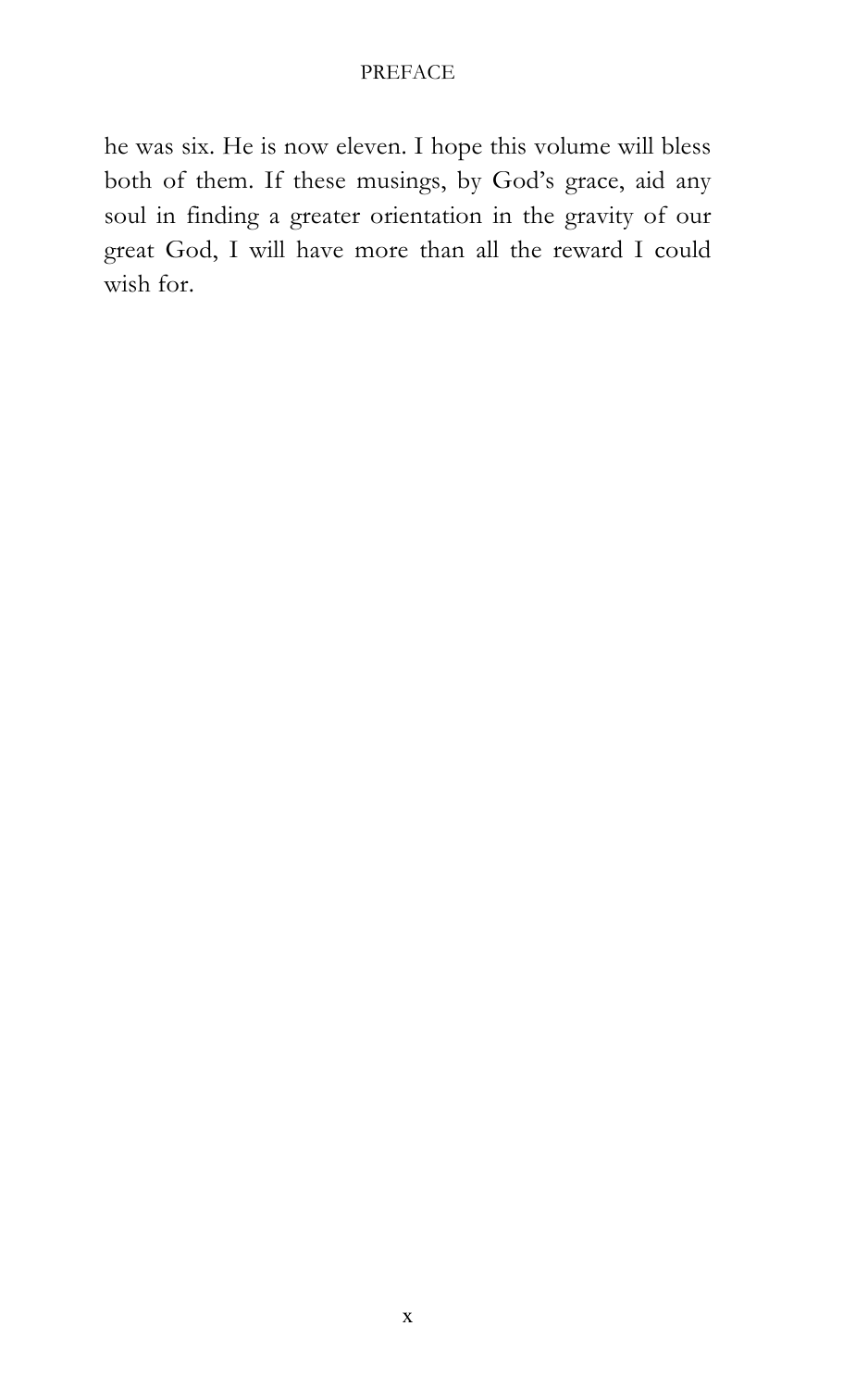I:

### INTRODUCTORY REFLECTIONS

THIS MODEST essay attempts to address the problem of the *temptation* of atheism. This is to be distinguished from several other ways of approaching the question of atheism as a theist generally or as a Christian specifically. My intent here is not, as such, to argue for the existence of God or to refute atheism. More importantly, my main inquiry is not just a question about or an analysis of athe*ists*. I am most immediately interested in why those who are *not* atheists can still nevertheless understand why it is that atheism might be plausible to someone. Let us clarify this. There are plenty of persons who are persuaded for all sorts of rational reasons that God exists or that atheism is not just wrong, but deeply and philosophically incoherent. I count myself among their number. And yet these same persons might confess to you that the atheist vision of an apathetic universe, of a cosmos which reduces to impersonal forces, (etc.) nevertheless retains some psychological pull and continues to resurface as an intellectual item which "must be dealt with" throughout their lives. If you do not recognize yourself in this sort of experience, then this essay will possibly be less interesting for you—something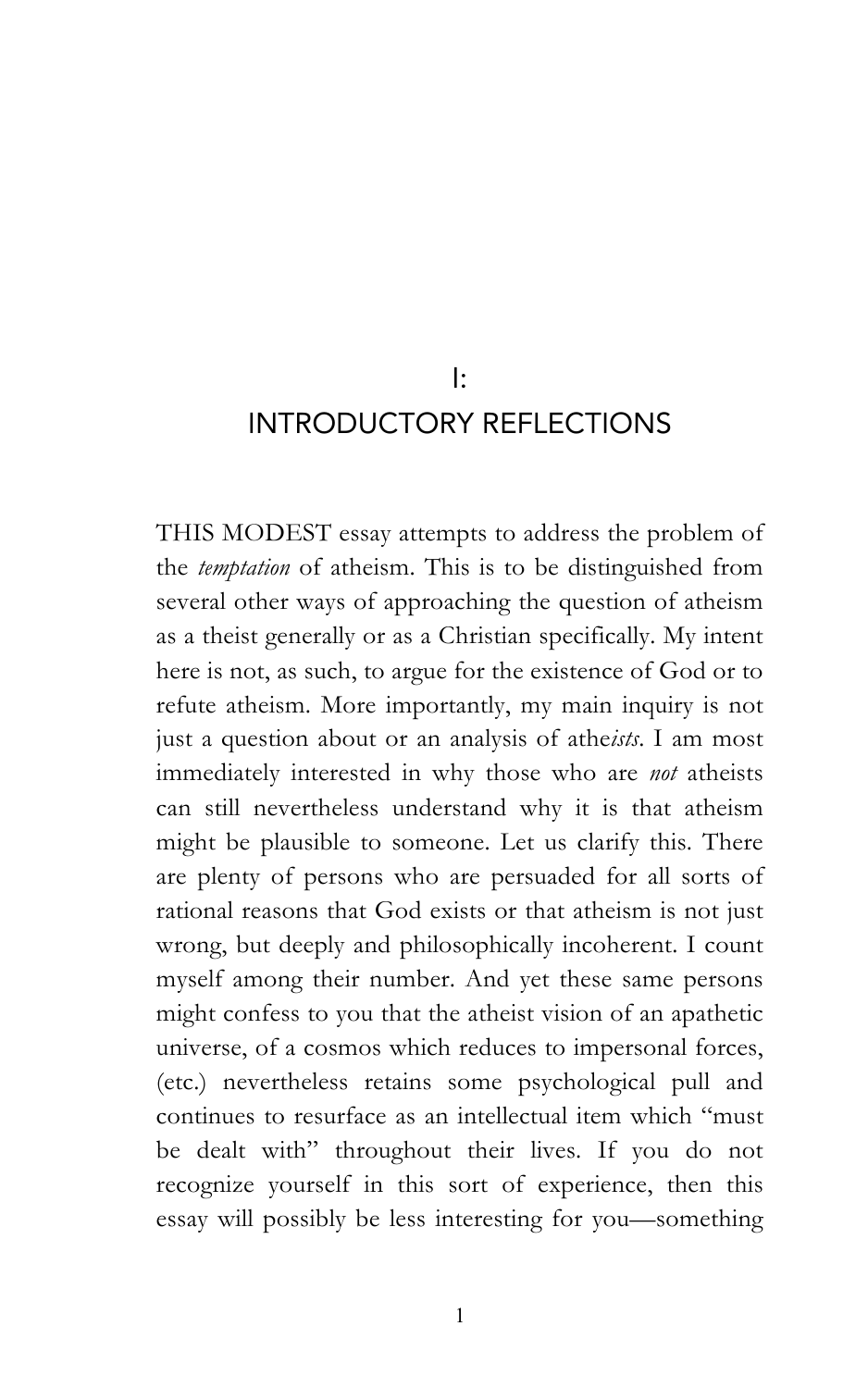like a museum exhibit of interesting (or at least pitiable) people. For the rest of us poor souls, I'd like to move even more narrowly within the larger question of atheistic plausibility, and do so initially by telling a story—a tempting vice which I promise not to overly indulge.

I could tell a lot of stories which highlight how this issue has come home for me personally, but I think one in particular exposes my own (and I suspect our) vulnerability. I worked in Rockville, Maryland at the time, and I was driving home listening to NPR (because, of course, that's supposed to make you a smart person). In any case, the radio show I found myself listening to highlighted a story about an "agnostic" or "atheist" Jr. High camp—an apparent twenty-first century parody of our more beloved Bible camps. As this story unfolded, an NPR journalist interviewed one of the camp's attendees, a bright-sounding young lady of 12 or 13 years. After a little bit of back and forth with the interviewer, this young woman was afforded the opportunity to present one of her skeptical missiles and it went something like this (I'm paraphrasing, mind you):

> You know, God could totally get rid of all atheism if He'd just show up. I mean, think of it. How hard would it be for the Almighty to peel back the clouds every day at 3:00 PM for 'God time' and say, 'Hey, guys. Here I am. See ya.' If he did that? No atheism. So why doesn't he if we're supposed to believe in Him?

It is perhaps unadvisable, wanting to seem intelligent to my readers, to admit that the juvenile musings of a 12-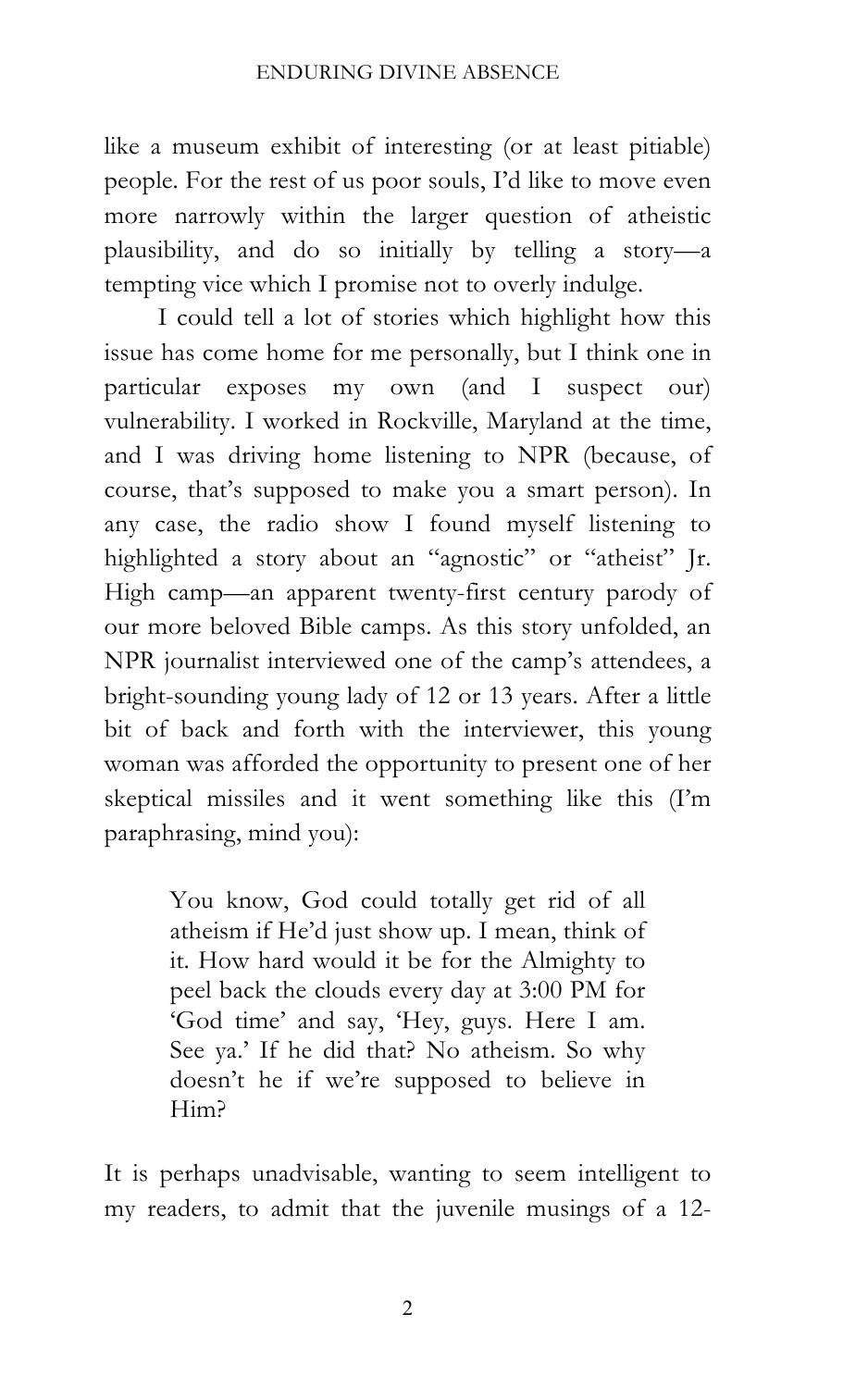#### JOSEPH MINICH

year-old girl at agnostic camp actually made me feel a bit dumb—like Moses turning his staff into a serpent and then being at least slightly shown up by Pharaoh's wizards. But advisability be damned. I was hit—a seminary student who did nothing but think about religion and atheism schooled by a 12-year-old at atheist camp on the radio.

Of course, the story didn't end there. My world didn't come "colliding down." I had all the typical intellectual and not-so-intellectual reactions (ranging from reasons why I knew God existed to more self-assuring reactions that 'of course' such reasoning was juvenile). But the point of this story is not to dwell upon my own psychology. It is rather to highlight where I suspect a lot of us are at. I suspect that this little dart hits a lot of us in the gut, and what I want to explore in this little piece is *why* that is. Specifically, and we could explore the topic in many ways, but specifically, why does divine absence bother us precisely in relationship to *this* question (of God's existence)? Why does the fact that God does not show up in a certain concrete manner have any relevance for the question of His existence? That we don't see Him when we pray, that He often seems distant, that sometimes our prayers bounce off the ceiling, and especially for suffering people, that sometimes we can beg for Him to just "show Himself" to us, and He doesn't—all of this causes us to *feel* or at least be tempted to feel that maybe His non-existence is the most "natural" inference. Sometimes the universe, our experiences—let's get concrete—our marriages, our relationships, (etc.) feel as though they are lived out in the face of a deafening divine silence, and *therefore* a divine vacuum—all reduced to an indifferent cosmos (deaf to our prayers, joys, and pains). I say "sometimes." This could all,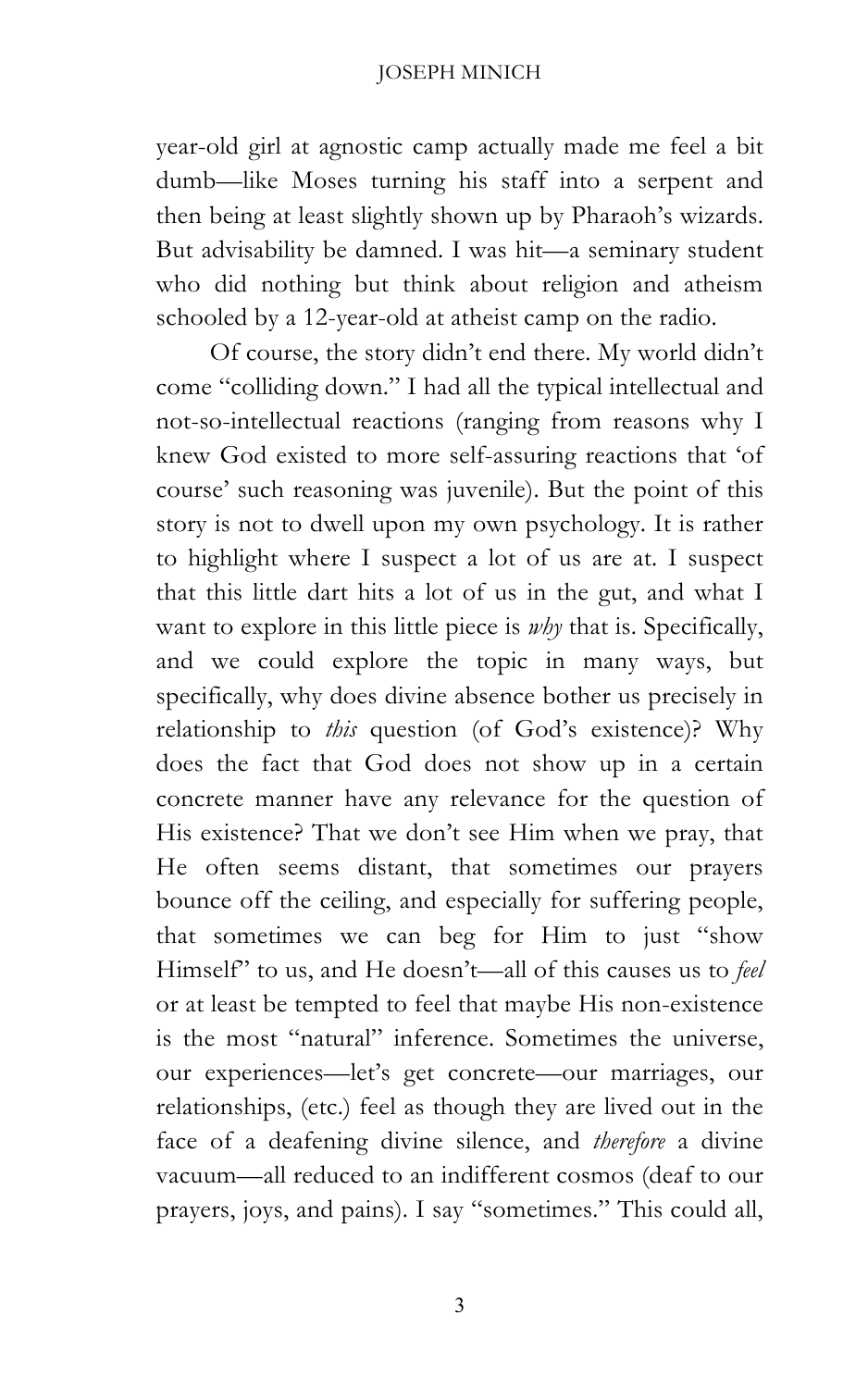of course, be qualified. But my goal here is to acknowledge and (like the Psalmist) give utterance to those moments when it is *barely* qualified, those moments where belief even in the basic notion that God *is* at all feels difficult and feels difficult for precisely these reasons.

I will make one final preliminary comment, and then give a broad outline of the material I plan to cover. That final preliminary comment is this: We need to recognize the distinctively historical character of the problem as I have stated it. Persons have always struggled with divine absence in various forms, and there is a significant degree of continuity between the Psalmist's "Where are you, God?" and our own struggles with atheism. But there is also a significant difference. To wit, neither the Psalmist, the Ancient Near Eastern pagan, medieval Catholic, nor the ancient starving Chinese peasant thought that their unanswered cries to the silent sky had any relevance to the question of whether God exists or not. That God existed was an obvious truth written into the fabric of basic phenomenological and social experience. Charles Taylor helps us to understand the significance of the modern condition in his magisterial *A Secular Age*. <sup>1</sup> Taylor argues that the Middle Ages, for instance, represent a moment in which disbelief in God was simply not plausible. It is not that one could not ask the question of whether God existed or not *technically*, as Thomas Aquinas does in his *Summa Theologica*. But it is that no-one's belief in God was suspended atop understanding Thomas' arguments. Even if his arguments were all refuted, it was still "obvious" (in some very relevant sense) that God existed. What has

 <sup>1</sup> Charles Taylor, *A Secular Age* (Cambridge: Belknap Press, 2007).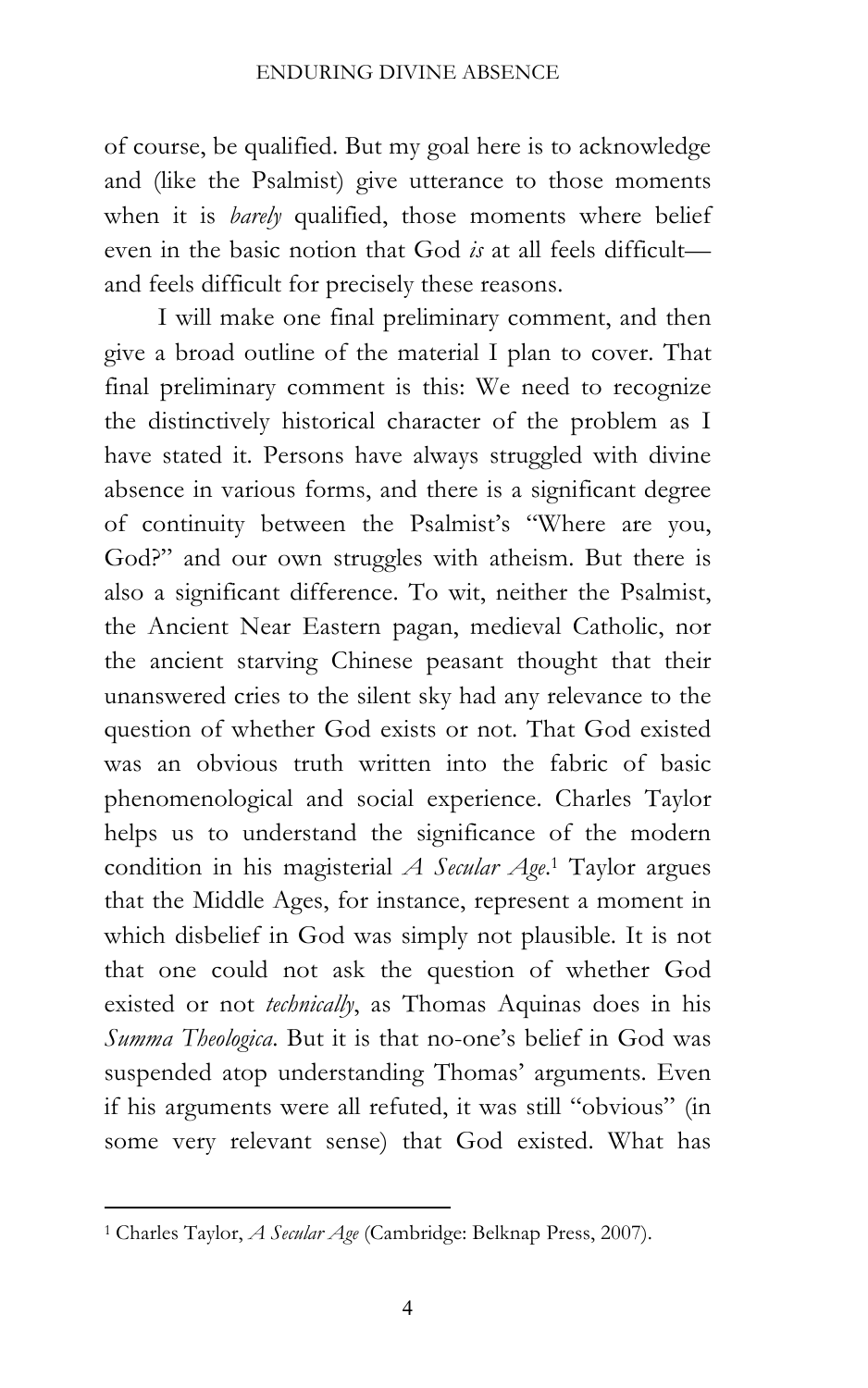#### JOSEPH MINICH

changed now is not, Taylor argues, that we can no longer believe in God. We can. We can find reasons for God rationally compelling. But *what it is like* to believe, or the *experience* of believing, is the experience of taking one option among many in respect of the God question. Not believing in God is plausible (i.e. has a pull), or is a "living option" in the taxonomy of William James—even if we reject that option.2 This is profoundly important for our analysis. To live in a world in which belief is felt to be one living option among many is simply to live in a world in which an alternative belief is very possibly (at least psychologically) *plausible* to us, or somehow faintly understandable to us, in a way that it simply was not to many of our ancestors.

For our purposes, I will leave aside the question of whether or not there are precedents for the distinctive character of modern atheism in ancient Western philosophy or in other traditions. I would argue that most of the items so-claimed as precedent were front-loaded with metaphysical speculation that most modern atheists in the West would consider, on the face of it, quasi-religious, but this does not necessarily matter for my analysis. We can at least agree that this has not been a living option in recent memory in the West—and that it now is.3

 

<sup>2</sup> I borrow this phrase from James' essay, "The Will to Believe," originally published in 1896 and preserved in many anthologies of his writing. For James, a "living option" is an option that seems open and vibrant to persons. That is, it is available to them in a way that is not just theoretical, into which category we might put our technical ability to believe in the existence of Thor.

<sup>3</sup> On the rise of unbelief in the modern West, see Michael Buckley, *At the Origins of Modern Atheism* (New Haven: Yale University Press, 1987), and James Turner, *Without God, Without Creed: The Origins of Unbelief in America* (Baltimore: Johns Hopkins University Press, 1986).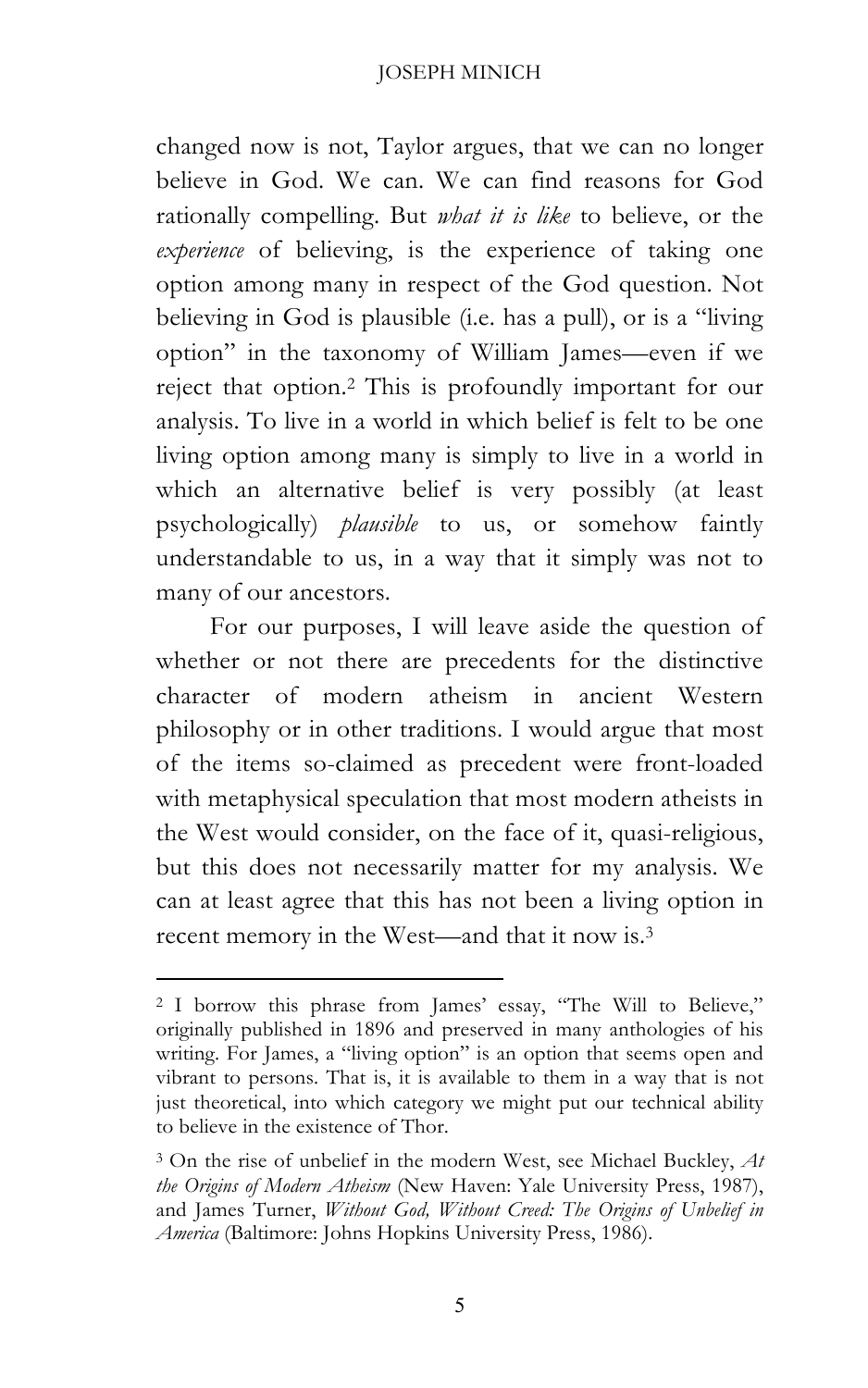For all intents and purposes, our problematic is a modern one. To wit, how is it possible that we can both (a) think we have compelling reasons to believe in God, and (b) even find atheism incoherent or obviously false in many ways, and yet (c) still *feel* it to be a living option? Said a little differently, why does it sometimes feel like it takes great *effort* to believe things about reality that are supposed to be obvious—as though we're holding onto it by an act of will rather than by a passive sense of its obviousness (the way it does not take a great act of will, for instance, to believe that you are reading this essay right now)? And why is the simple fact of divine absence even relevant to such a question—rather than a triviality which is related to other questions (theodicy, personal comfort)? How does it have any relevance for questions concerning God's being at all?

I aim to get at these questions in three steps. First (in chapter 1), I want to think more carefully about the simple *fact* of this problem, as well as to give a sampling of its inflection from a variety of sources. I would also like to entertain several interpretations of the phenomenon and give reasons why I think they are inadequate. I will then (in chapter 2) explore what is, in my judgment, a more proper historical explanation for and philosophical response to this conundrum. As stated above, my intention is not necessarily apologetical in this essay, but I will find it useful to clarify why someone might find claims for God's existence to be rationally persuasive and yet juxtapose the rational acceptance of philosophical arguments with the reality that God's existence has often seemed obvious without understanding them. What is more, it is often *now* not felt to be obvious even *with* them. The effect of this analysis, I would argue, will be deflationary for the atheist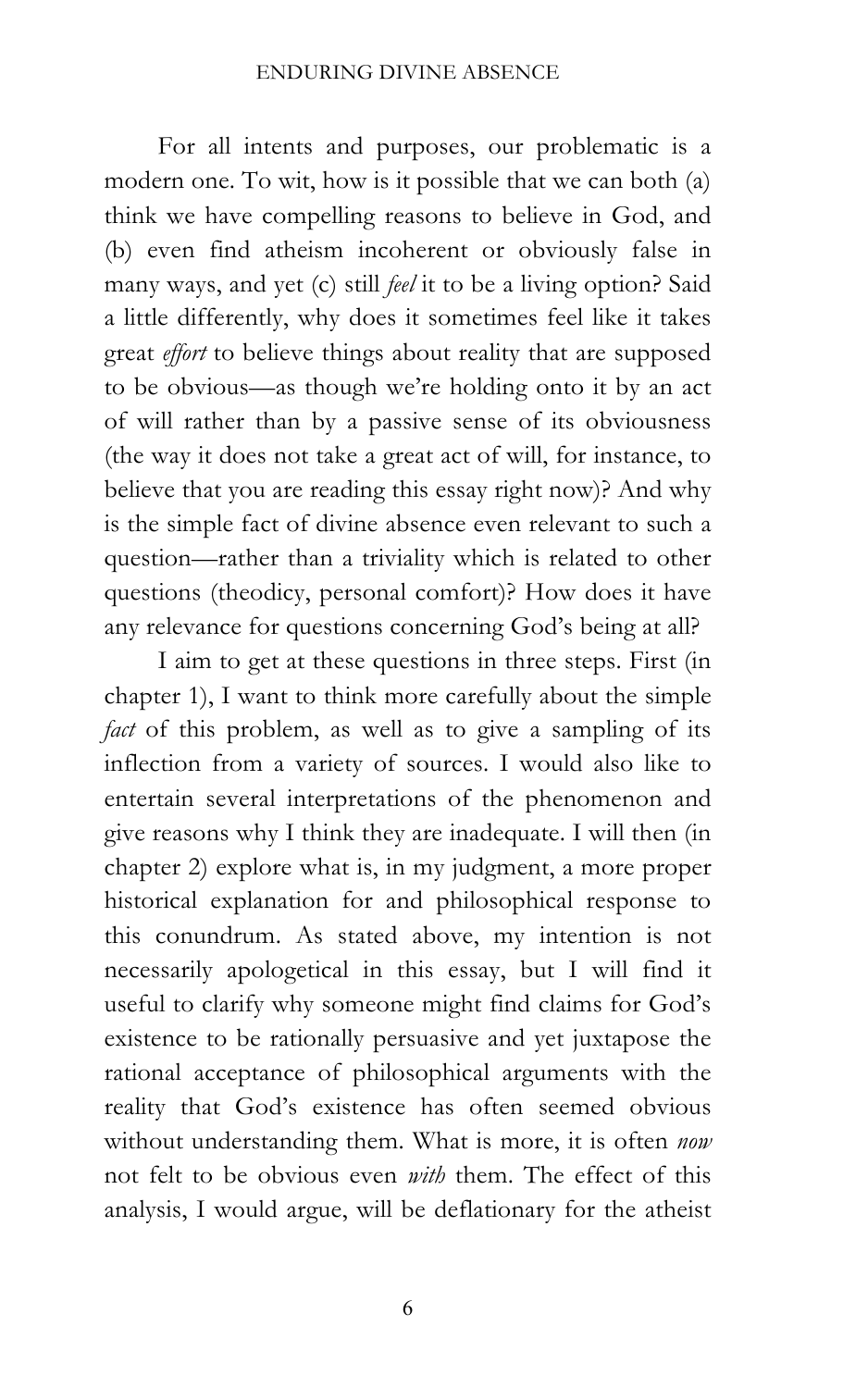#### JOSEPH MINICH

option. By this, I mean that this argument will, I hope, help us to understand both why atheism might feel plausible to us, and why its plausibility might have little to do with its being warranted or true. Finally (in chapter 3), I will ask what a particularly Christian analysis of our situation might be. What should we do now? Should we seek to move back to a situation where this is not a problem at all? Or are there resources within the Christian tradition for offering an alternative response? Indeed, from a Christian perspective, is the current pistic situation more an opportunity than a problem? I will argue that indeed, it is. But all this for later. For now, let's attempt to get inside the problem itself a little more holistically.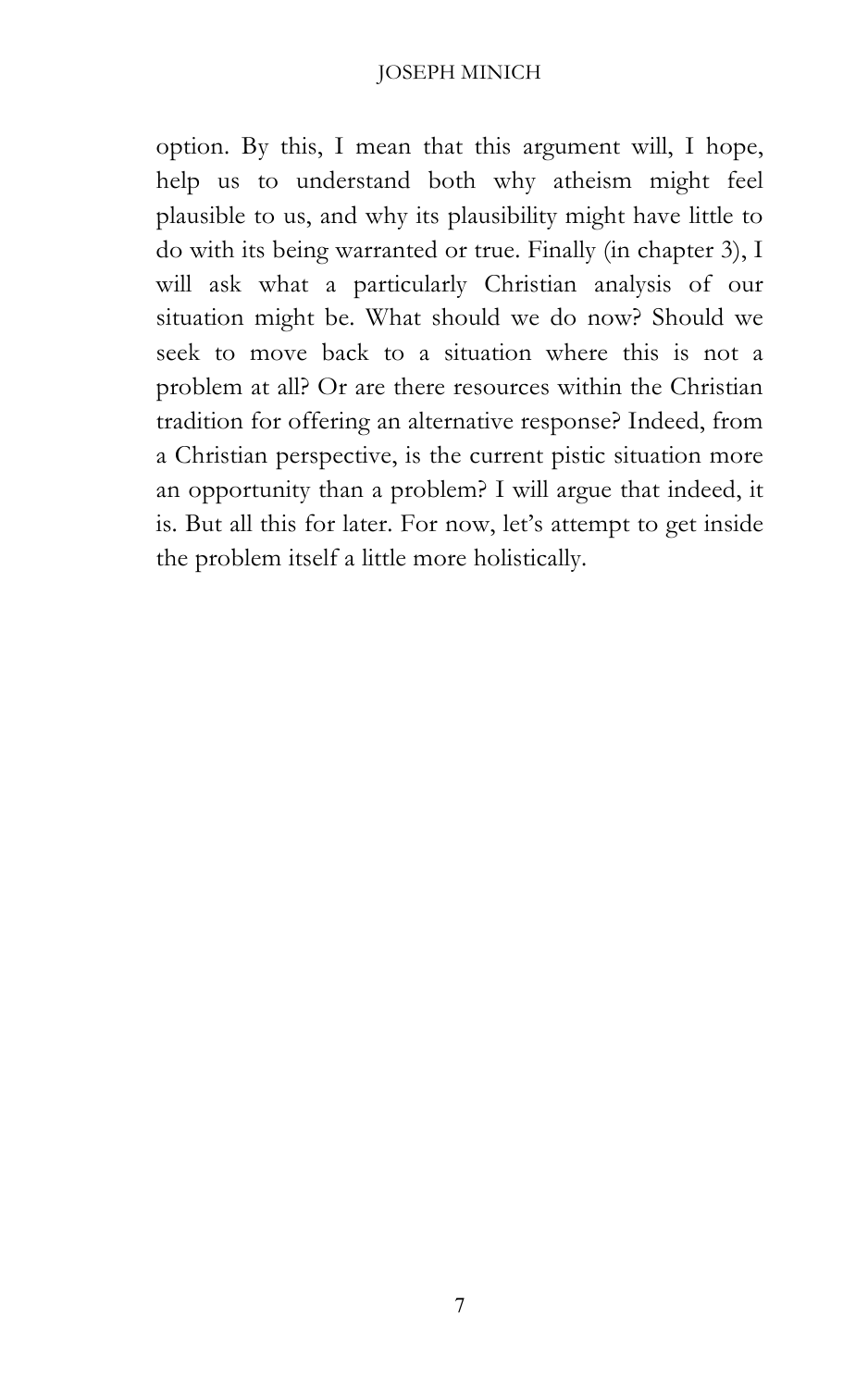#### II:

## MODERNITY AND DIVINE ABSENCE

IN THIS chapter, I would like to give a smattering of evidence that divine absence, the simple fact that God's being and activity are not as immediately obvious as the fact that you are reading this right now, is perceived by many moderns to be a problem. And because of this, belief is often portrayed as a matter of great intellectual and spiritual effort, whereas unbelief is tacitly felt to be the default intellectual position once we, to bastardize a Psalm, "cease striving and know that there is no God."

### THE BASIC PHENOMENON

A few general observations are in order. In the last century, there have been many books in the philosophical community on themes related to the meaning of "presence" (often the presence of the transcendental) which have an almost sermonic flavor. George Steiner's *Real Presences* is perhaps a key text—reflecting a much